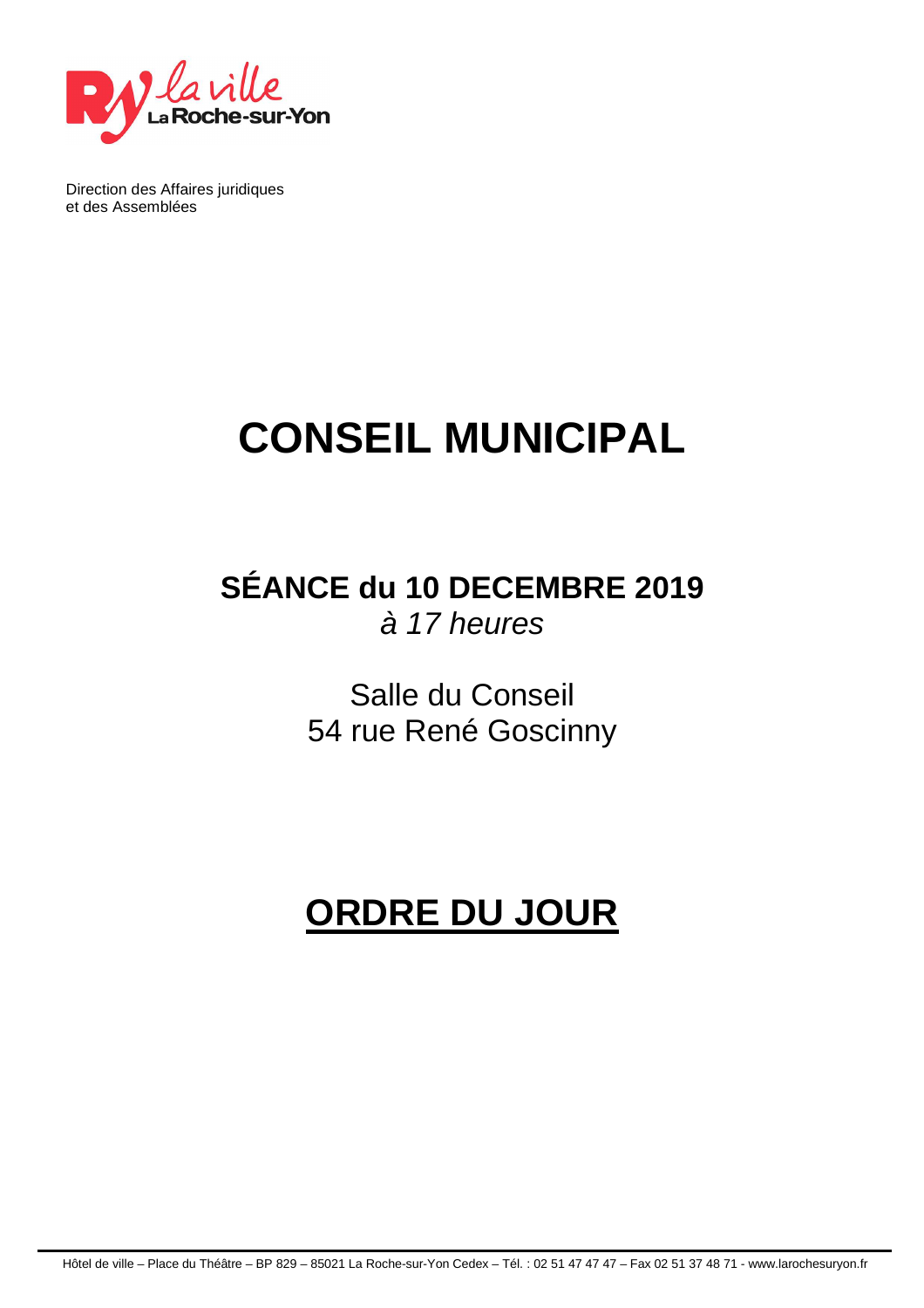#### **COMMISSION N°1 FINANCES - ECONOMIE - COMMERCE - EMPLOI - ADMINISTRATION GÉNÉRALE - NUMÉRIQUE - SÉCURITÉ - PRÉVENTION**

**1 - BUDGET PRIMITIF 2020 - VOTE DES TAUX 2020 - SUBVENTIONS - PROVISIONS - ETAT DES EFFECTIFS.**

**2 - DECISION MODIFICATIVE N°3 - BUDGET PRINCIPAL ET BUDGETS ANNEXES.**

**3 - REVISION LIBRE DU MONTANT DES ATTRIBUTIONS DE COMPENSATION DE LA COMMUNE A COMPTER DU 1ER JANVIER 2020**

**4 - ADMISSIONS EN NON VALEURS ET CREANCES ETEINTES DU BUDGET PRINCIPAL .**

**5 - AVENANT AU CONTRAT VENDEE TERRITOIRES 2017-2020** 

**6 - REQUALIFICATION DES QUARTIERS DES HALLES ET DU BOURG SOUS LA ROCHE - CONVENTIONS D'INDEMNISATION AVEC LES COMMERCANTS**

**7 - TRAVAUX DE RESTAURATION DE L'EGLISE SAINT LOUIS, CLASSE MONUMENT HISTORIQUE - APPROBATION DE L'AVANT-PROJET DEFINITIF (APD) ET DEMANDE DE SUBVENTION AUPRES DE LA DRAC** 

**8 - FOURNITURE DE PRODUITS ECO-RESPONSABLES DE CHARCUTERIE ET PRODUITS TRAITEURS - AUTORISATION DE SIGNATURE DES MARCHES .**

**9 - FOURNITURE DE MOBILIER URBAIN - APPROBATION DE LA CONVENTION CONSTITUTIVE DU GROUPEMENT DE COMMANDES**

**10 - MARCHES PUBLICS DE TRAVAUX, FOURNITURES OU SERVICES - AUTORISATION DE SIGNATURE D'AVENANTS**

**11 - DEMANDE DE SUBVENTION FSE 2020/2021 RELATIVE A LA REALISATION D'UNE ACTION COLLECTIVE D'INSERTION INTITULEE ATELIERS ET CHANTIERS D'INSERTION ENTRETIEN ET AMENAGEMENT DES ESPACES VERTS, DE L'ESPACE NATUREL ET DU BATIMENT.**

**12 - ATTRIBUTION DE SUBVENTIONS AU TITRE DE LA MISE A DISPOSITION DE PERSONNEL COMMUNAL** 

### **13 - PERSONNEL MUNICIPAL - EVOLUTION DES EFFECTIFS**

#### **COMMISSION N°2 URBANISME - LOGEMENT - DÉVELOPPEMENT DURABLE - DÉPLACEMENTS - ESPACE RURAL - AMÉNAGEMENT DU TERRITOIRE**

**14 - ACQUISITION DES LOCAUX A USAGE DE BUREAUX A LA SARL LA PREMIERE - RESIDENCE RICHELIEU 12 RUE PAUL DOUMER ET 10BIS RUE HAXO**

**15 - ACQUISITION D'UNE EMPRISE FONCIERE IMPASSE HONORE DAUMIER AUPRES DE MONSIEUR CHAILLOU**